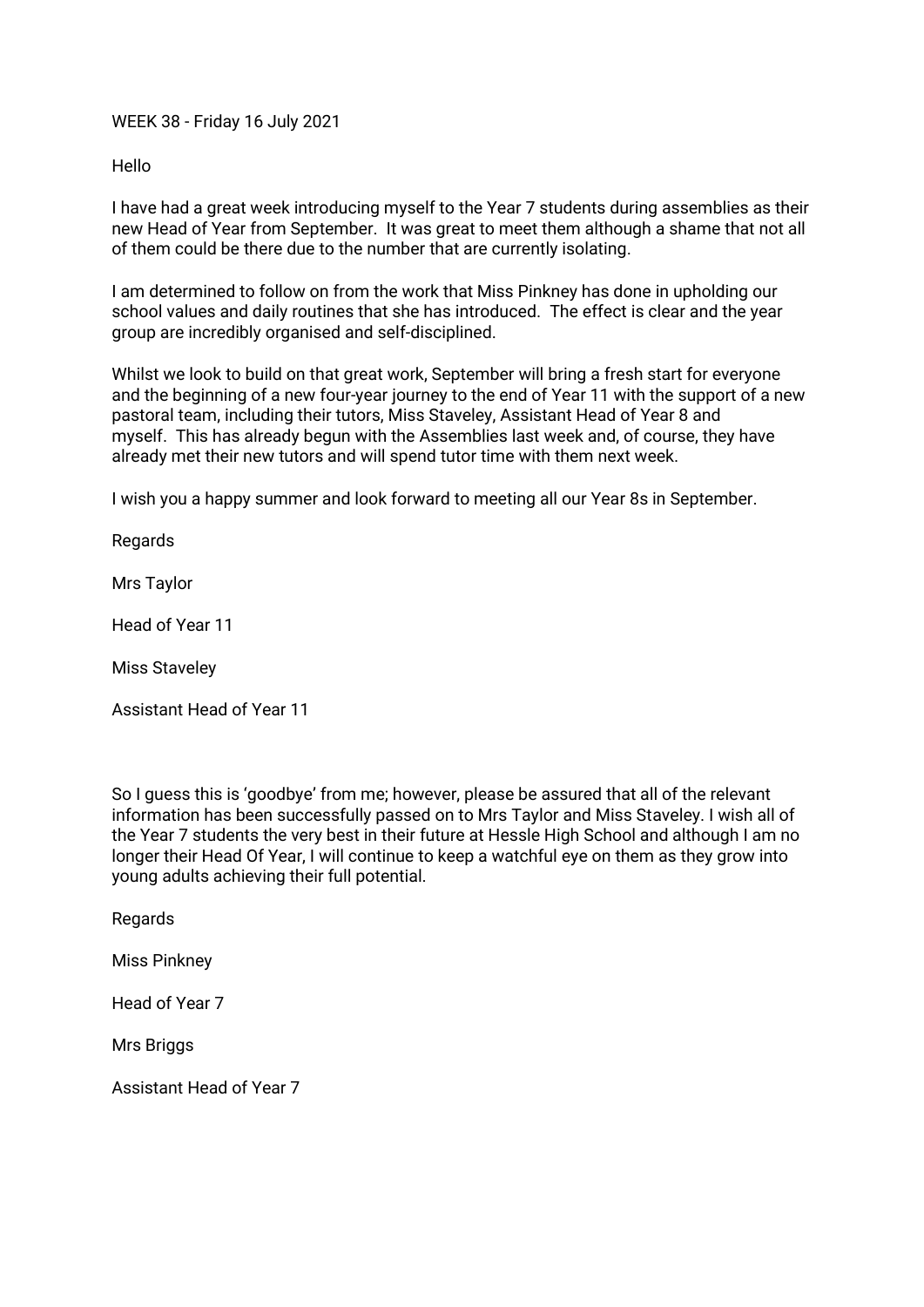WEEK 36 - Friday 2 July 2021

My blog this week is based on school uniforms, the high expectations we have and the number of times I hear 'why can't we wear that when it doesn't affect my education.'

I read an article recently that discussed this topic so I thought I would share some of the key points that I took from this article.

*"When students all wear the same clothing every day at school, it levels out the playing field. Any expectations on what to wear are removed and children develop a greater sense of equality.*

*Creating a standard promotes the idea that we are all the same. Children come together from different backgrounds and can immediately identify a fellow member of their team from the clothes that they wear, breeding a sense of cohesion and commonality that is lost when school uniforms are removed.*

*If a child feels like they don't fit in, or they don't have the latest and best clothing, it can be damaging to their confidence. A lack of confidence can be one of the most significant barriers to academic growth. Retaining a school uniform removes this possibility, meaning your child has less to worry about and more reason to be confident in class.*

*As any parent knows, weekday mornings can be chaotic. It can be tricky enough to get yourself ready for work without having to worry about how your child is getting on too. That problem is amplified if your child doesn't have a school uniform to put on each morning, as they take their time to decide what to wear. In the end, it could take away from what is important – your child's studies."*

#### *<https://www.nordangliaeducation.com/article/2020/7/15/the-benefits-of-schools-uniforms>*

We want all of our students to feel confident and to have a sense of belonging and we are proud of our students as they smartly walk to school and enter our school gates in their uniform. And as a parent myself I can truly say that it is much easier, less hassle and less expensive for us as parents.

I hope you have had the opportunity to read the recent information sent out to all parents regarding uniform clarity. The policy isn't changing - we have just offered some more straightforward options around skirts and shoes.

It is very important to us that parents ensure the children are following our uniform policy and that we are able to work together to ensure that we get this right from the absolute start of the next calendar school year. If you have any queries or concerns please do contact us.

During tutor time the students have been working on the topic of kindness, please speak to your child regarding this as this has been a lovely topic and allowed the students to share their own ideas of acts of kindness. There are a couple of links below which also explain compassion games and how we can work together to make a change.

[https://www.youtube.com/watch?v=vu7SQlm\\_ljQ](https://www.youtube.com/watch?v=vu7SQlm_ljQ)

[www.compassiongames.org](http://www.compassiongames.org/)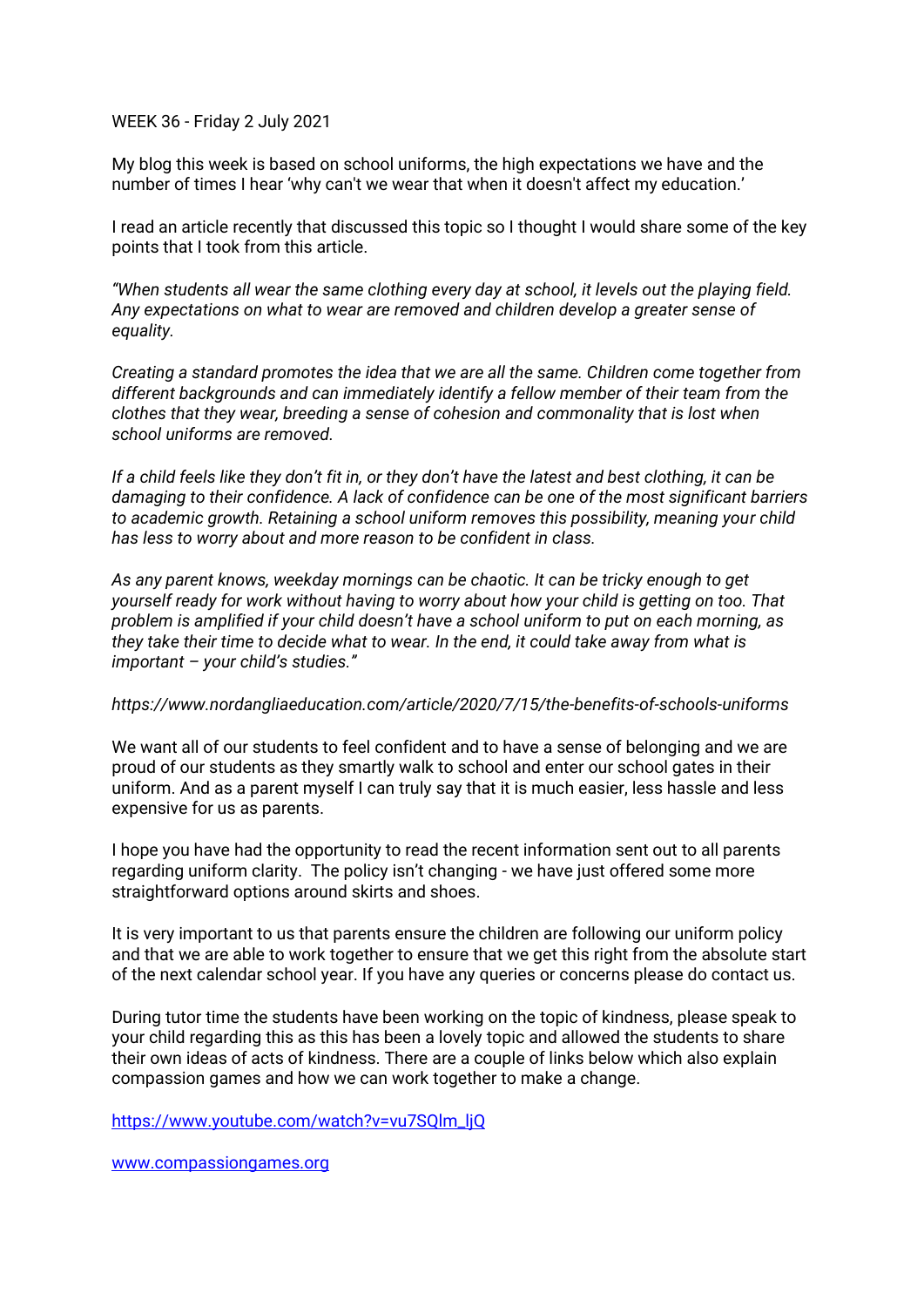Take care and stay safe,

Miss Pinkney Head of Year 7

Mrs Briggs Assistant Head of Year 7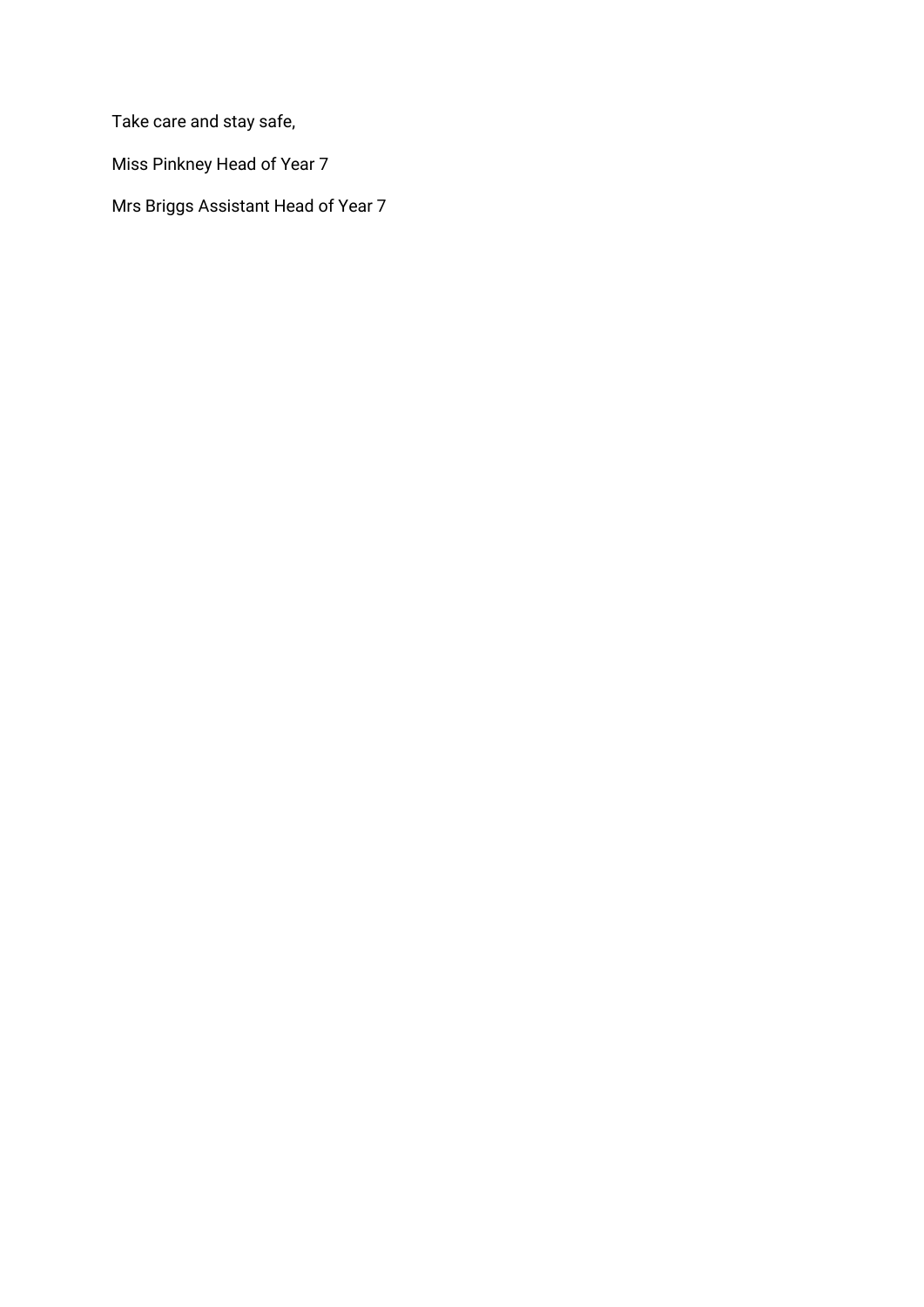WEEK 34 - Friday 18 June 2021

In this week's blog I would like to take the opportunity to inform you of a change to your child's HOY and AHOY and the reasoning behind this.

One of the roles which I have had for a number of years is as the Transition Coordinator which involves me having close contact with a number of Primary Schools in the area. As part of the role, I visit Primary Schools and specifically the Year 5 and 6 students. This means that a large number of young people in this area not only get to know me but also gain knowledge and understanding of Secondary School and specifically Hessle High School. As a school we therefore believe that it is important for the students to continue their transition to Secondary School with myself as their HOY and Miss Briggs as the Assistant Head of Year.

So what does this mean for you and your child? When your child returns to school in September, Mrs Taylor will be their Head of Year and Miss Staveley their Assistant Head of Year. All policies and procedures will stay the same and all of the rules and expectations will continue.

Our Year 7 tutor team will also remain with me and this means that a new team of tutors will take responsibility for the current Year 7 students as they move into Year 8. Your child will then continue their time in school through to Year 11 with Mrs Taylor, Miss Staveley and their new tutor.

Mrs Taylor will be writing a future blog in which she will share further details with you but in the meantime I would like to assure you that there are a number of meetings taking place to ensure all information regarding the Year 7 students is being shared and Mrs Taylor and Miss Staveley and that they are fully aware of any of the student needs within the Year group.

If you have any questions regarding these changes please email us at [hoyyear7@hessleacademy.com.](mailto:hoyyear7@hessleacademy.com)

Take care,

Miss Pinkney

Head of Year 7

**Mrs Briggs**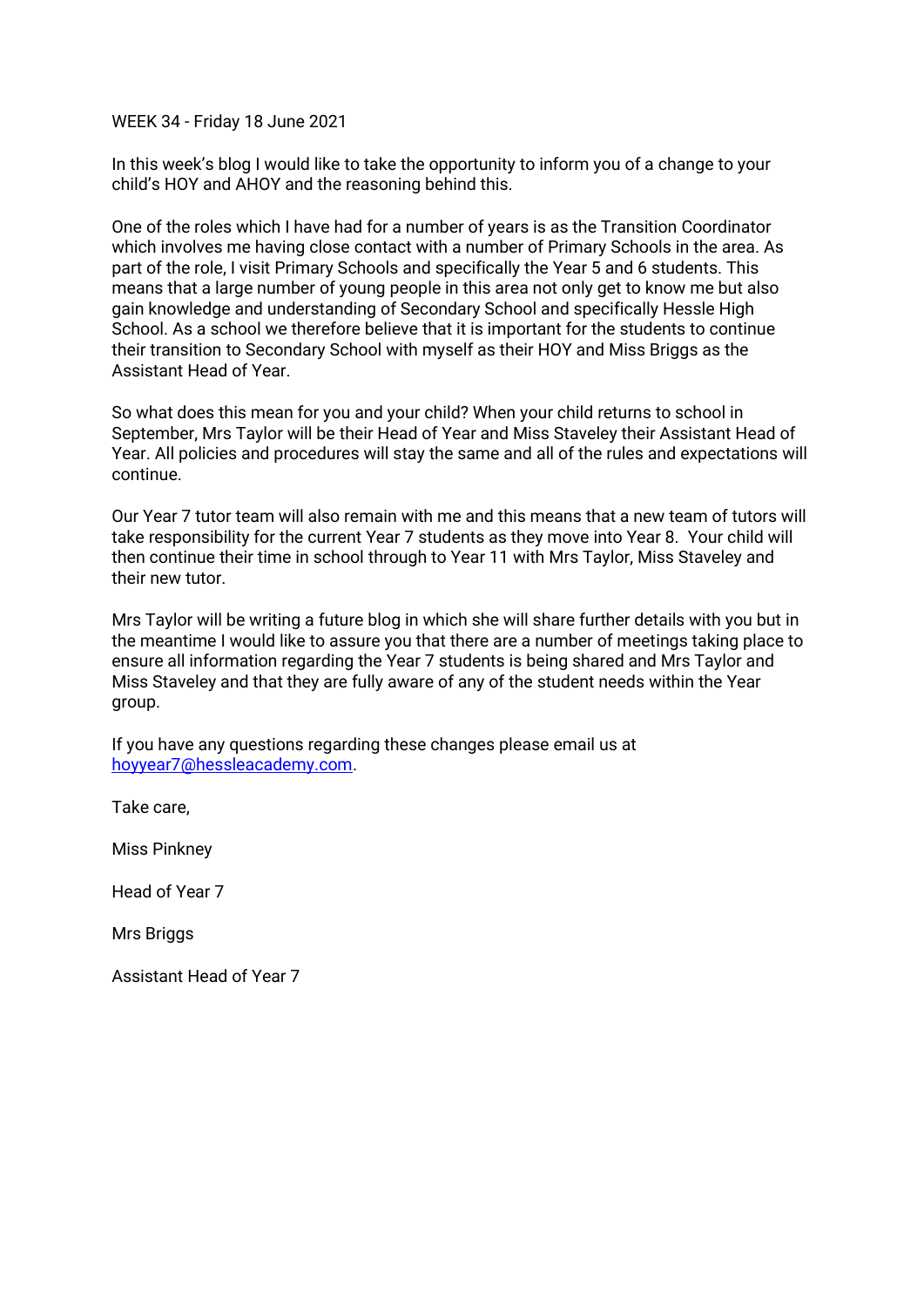# WEEK 32 - Friday 28 May 2021

As we get to the end of this half term and we look back I think it is very important that we reflect on how amazingly well our students have done in such difficult and unpredictable times. We have spoken so much about resilience and the ability to cope with negative life events and challenges which is exactly what our students have done. I also feel it is important to factor in that the Year 7 students have not had the usual transition to Secondary School and certainly not the transition I had planned. But they have held their heads up high and 'got on with it.' Not to mention the constant changes for everyone in education; wear a mask, don't wear a mask, sanitise, sanitise again, stay 2 metres apart, stay in the same room - the list goes on and on. If we really take a minute we could all probably name a number of adults that would struggle with these constant changes.

And then there are the parents, the ones dealing with the changes when the students arrive home and working endlessly to work closely with us to support their children in any way possible and for this I am very grateful.

As we move into the final half term there will continue to be further changes and lots of preparation for your children as they move into Year 8 but please be assured that they will continue to gain help and support from myself, Miss Briggs, their tutors and their teachers.

As always I would like to encourage parents to discuss a couple of concerns which we are seeing in social times; play fighting and the dangers of this now that your children are getting bigger. Name calling, the emotional effect this can have on others and how they should be treating others the way in which they would like to be treated.

Once again I would like to say thankyou to all parents for their ongoing support and remind you that if you have any concerns to contact myself and Miss Briggs; [hoyyear7@hessleacademy.com](mailto:hoyyear7@hessleacademy.com)

Take care and stay safe,

Miss Pinkney

Head of Year 7

Mrs Briggs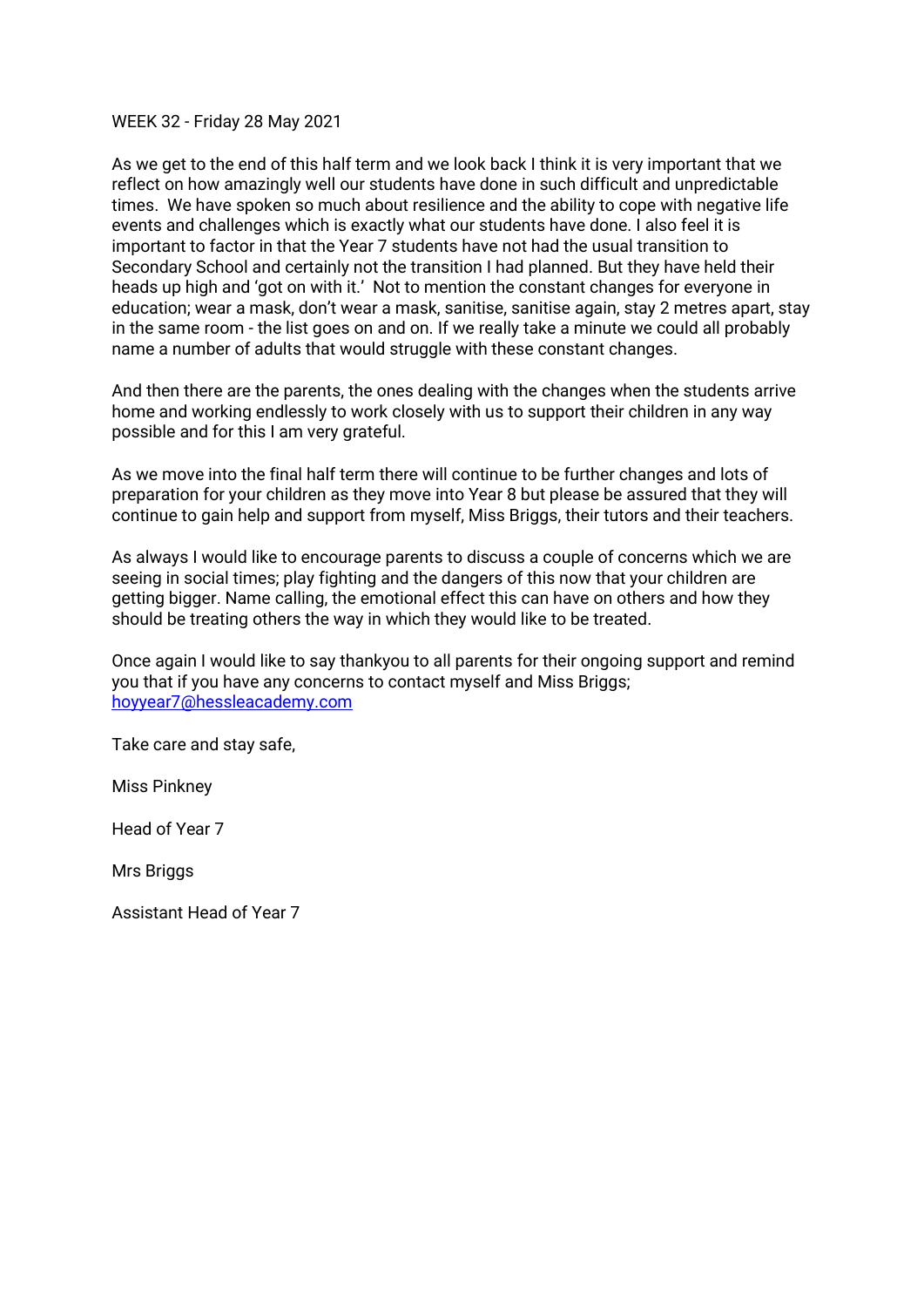## WEEK 30 - Friday 14 May 2021

I have quite a few memories from my childhood of things I used to hear from both parents and grandparents; 'money doesn't grow on trees', 'because I said so', 'manners don't cost anything' and the classic 'I want, never gets'. I often thought these were just sayings from my family but, as I have grown older, I often catch myself repeating these sayings to my own children as well as the students at school.

Who else remembers, 'two wrongs don't make a right'? I certainly do, but what does it really mean? At school we often hear students say, 'I only said it because they said ….' But surely it can't be right for young people to have this attitude and to feel like they need to respond in the same negative hurtful manner?

**A friend recently bought my children a lovely book called 'The Boy, The Mole, The Fox and The Horse' by Charlie Mackesy. The characters and illustrations in the book show the courage in asking for help, the strength in a community, resilience, compassion, the value of knowing you are enough and the power of kindness. I've used some of these illustrations within tutor time this week and asked the students to discuss what each means. I've included them below in the hope that you may wish to share them with your child at home.**

We want our young people to see the importance of kindness and the impact that their hurtful words can have on others. I finished a recent assembly explaining that there is one saying I was taught and have always stuck by;

*Treat people the way you want to be treated and talk to people the way you want to be talked to.*

I just hope our students take this onboard and, as a community, that we can work together at what is still an unpredictable time to make each other happy and not feel sad.

Year 7 attendance has become a slight concern and unfortunately as a year group we have rarely hit the target of 96%. Please encourage your child to avoid absences from school; we are working very hard to get students back on track so their attendance to school is essential.

Thank you for your continued support and please do contact us with any questions or concerns; hoyyear7@hessleacademy.com

Take care and stay safe,

Miss Pinkney

Head of Year 7

Mrs Briggs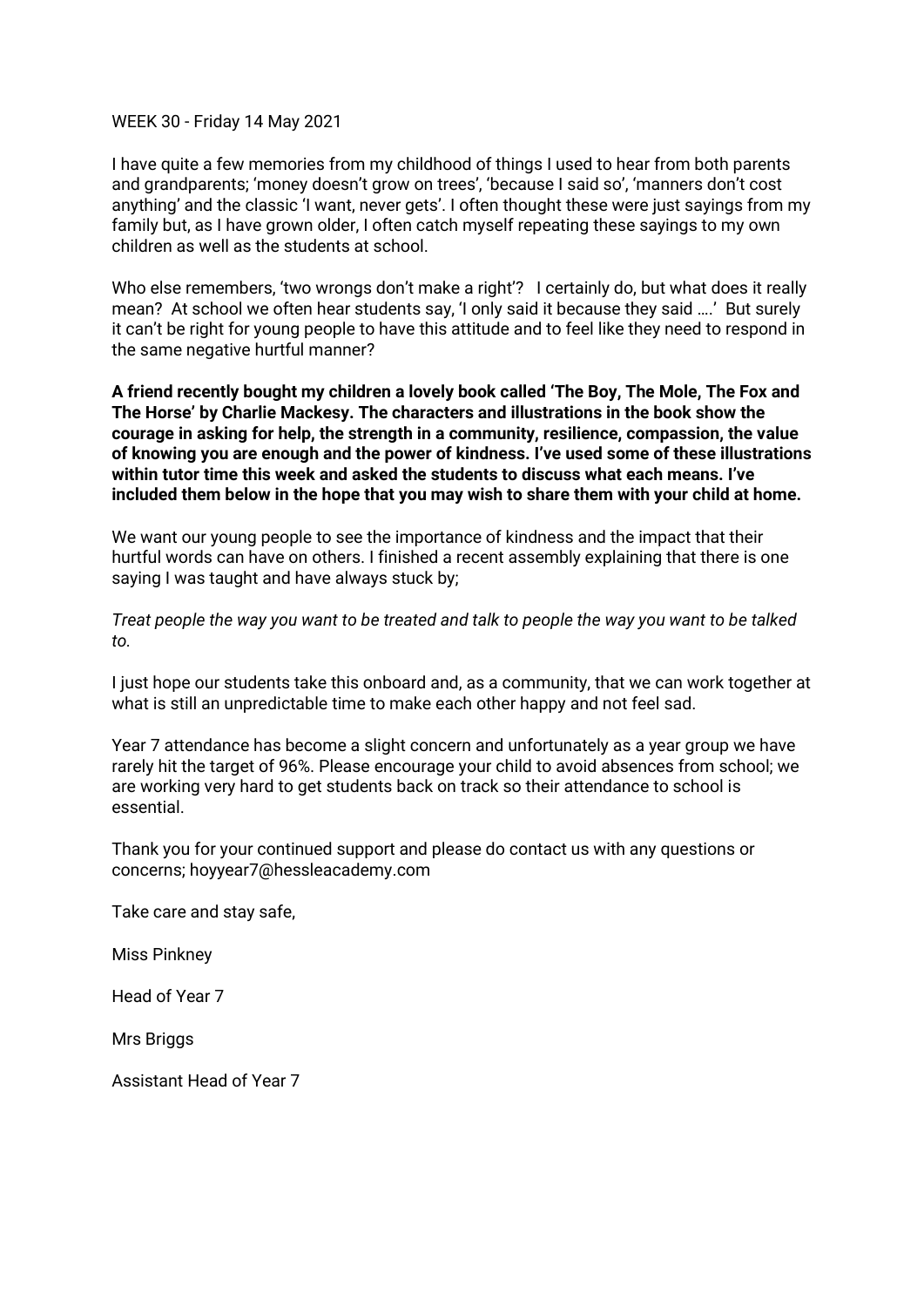## WEEK 28 - Friday 30 April 2021

This week we have been focusing on one of the Hessle values - Resilience

We interpret 'Resilience' to mean that *"We are determined, we do not give up when things get tough. We persevere. We know that learning is often hard but we persevere."*

When young people are resilient, they cope much better during or after difficult situations. We often hear the term 'bouncing back' which young people can often do. Your child needs resilience to navigate life's ups and downs and is an important factor to the development of our young people.

Young people can need resilience for a variety of situations; peer group disputes, struggling with their classwork or bigger issues like a family breakdown, family illness or death or they may just have an anxious personality We can't always prevent our children from experiencing tough times but we can all play a big role in building their resilience. This support can come from parents, grandparents, aunties, teachers and even from their peers.

Resilience is more than just coping. When you're resilient, you're more prepared to seek new ways to overcome your challenges and achieve your goals. Although this might mean taking some risks, it also creates opportunities for success and greater self-confidence.

There are lots of helpful [websites w](https://raisingchildren.net.au/pre-teens/development/social-emotional-development/resilience-in-teens#:~:text=When%20teenagers%20are%20resilient%2C%20they,important%20part%20of%20his%20development)hich can be found on the internet and I hope we can work together to support our students to build up their resilience.

*Once again,* I would like to repeat the importance of student attendance in school and the impact missing even one day can have on your child' education. As always, If you feel that your child requires any help or support please contact us at [hoyyear7@hessleacademy.com.](mailto:hoyyear7@hessleacademy.com)

Take care and stay safe,

Miss Pinkney

Head of Year 7

Mrs Briggs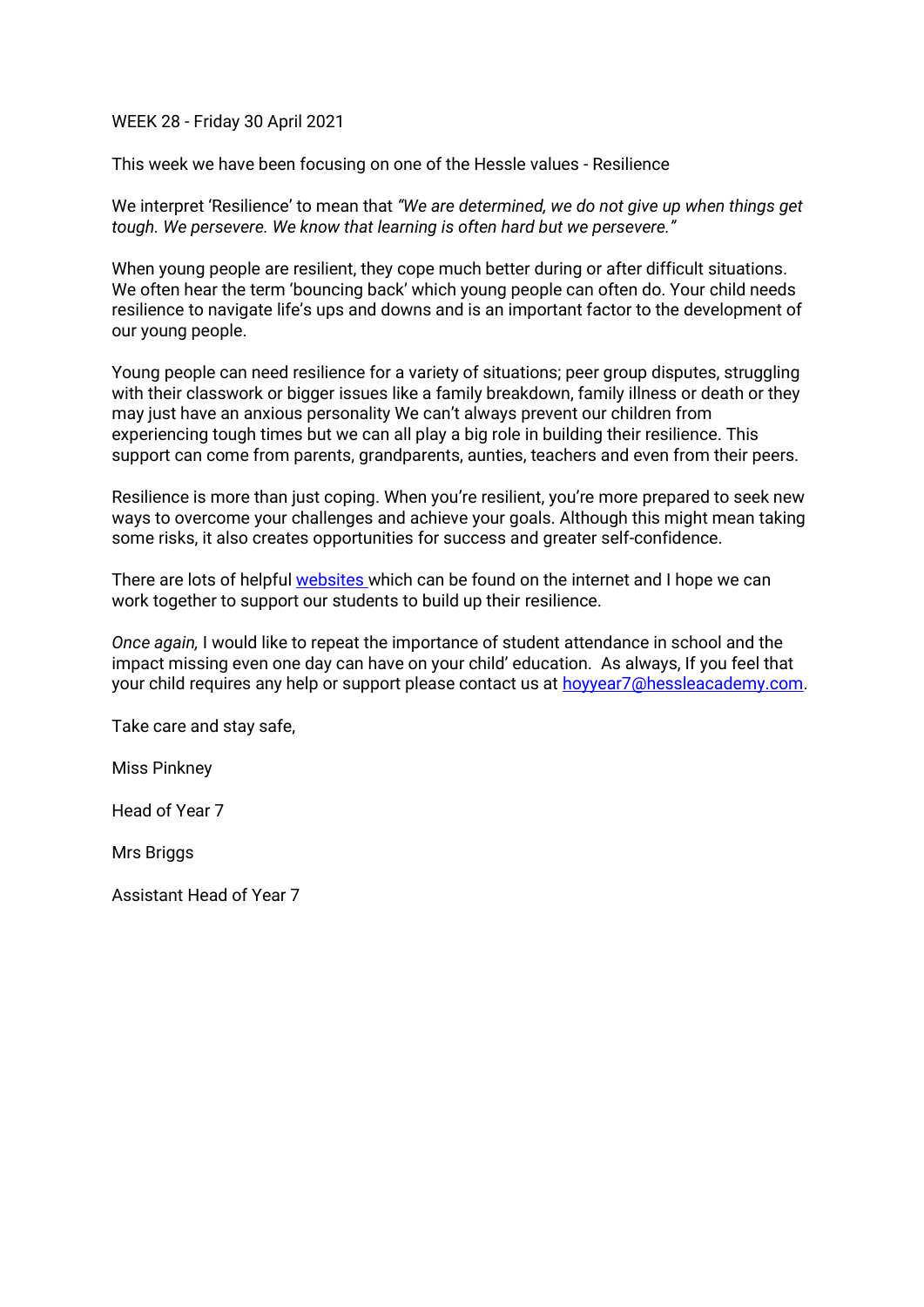# WEEK 26 - Friday 16 April 2021

# **Monday 12 April 2021 marked the start of Ramadan which is one of the topics students have been looking at during tutor time this week.**

Muslims fast as an act of worship, a chance to get closer to God, and a way to become more compassionate to those in need. Fasting is also seen as a way to learn patience and break bad habits. Based on this I asked the students to think about the following keywords:

**Compassionate** - feeling or showing sympathy and concern for others.

**Patience** - the ability to endure difficult circumstances. Patience may involve perseverance in the face of delay; tolerance of provocation without responding in disrespect/anger; or forbearance when under strain, especially when faced with longer-term difficulties

**Bad habit** - a negative behaviour pattern. Common examples include: over thinking things, overspending and nail-biting.

We may not all believe in the same god but wouldn't it be nice if we all believed in compassion, patience and working towards breaking bad habits? I believe that our students can and do show the willingness to try this and for that I am very grateful and proud.

Finally I would like to repeat the importance of student attendance in school and the requirement for students to complete work on Google Classroom if they ever have to self isolate (I'm keeping everything crossed that this won't be the case!). As a school we are working hard to ensure the students are kept up to date with their work and offering as much support as we can. If you feel that your child requires any further support they can either email their teacher directly or you can contact us at hoyyear7@hessleacademy.com.

Miss Pinkney

Head of Year 7

**Mrs Briggs**